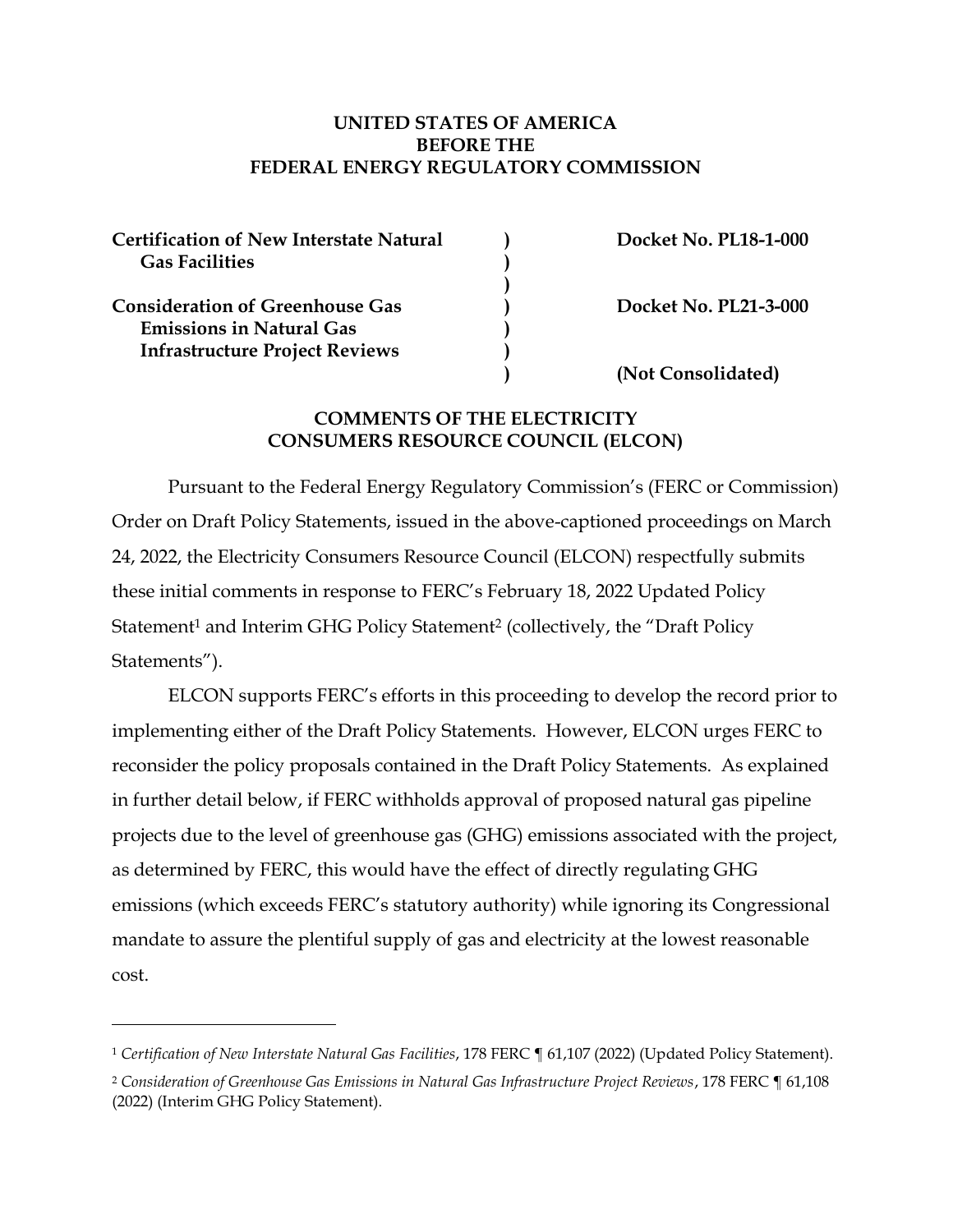### **I. INTRODUCTION**

ELCON is the national association representing large industrial consumers of electricity. ELCON member companies provide a wide range of products from virtually every segment of the industrial community—we own and operate hundreds of major facilities and are significant consumers of electricity in the footprints of all organized markets and other regions throughout the United States. Reliable electricity supply at just and reasonable rates is essential to our members' operations. As we detail below, changes to the Commission's pipeline certification policy will have a direct financial impact on ELCON members. We ask that the Commission assess any changes to its natural gas pipeline certification policy through the consumer lens, and to consider the impacts of its policies on the cost of delivered power (subject to reliability standards). 3

## **II. COMMENTS**

## **A. Consumer Considerations**

# **1. Policy Uncertainty Harms Natural Gas Infrastructure Development.**

The Commission erred when it found that its Interim GHG Policy Statement would increase certainty and predictability.4 As detailed below, it does just the opposite. Further, reduced certainty and predictability has a chilling effect on natural gas infrastructure development.

Industry observers have noted that FERC's actions in these dockets, as well as the substantive proposals contained in the Draft Policy Statements, represent a dramatic

<sup>3</sup> *See* ELCON, *et al.*, Letter to the U.S. Senate Committee on Energy and Natural Resources and the House Committee on Energy and Commerce (July 8, 2021), available at: [https://elcon.org/independent-study](https://elcon.org/independent-study-of-the-cost-of-electricity/)[of-the-cost-of-electricity/.](https://elcon.org/independent-study-of-the-cost-of-electricity/)

<sup>4</sup> Interim GHG Policy Statement at P 80; *see also* Interim GHG Policy Statement at P 1 ("Although the guidance contained herein is subject to revision based on the record developed in this proceeding, we will begin applying the framework established in this policy statement in the interim. Doing so will allow the Commission to evaluate and act on pending applications under sections 3 and 7 of the [Natural Gas Act] without undue delay and *with an eye toward greater certainty and predictability for all stakeholders*.") (emphasis added); Updated Policy Statement at P 100 ("A major purpose of this Updated Policy Statement is to *provide clarity and regulatory certainty* regarding the Commission's decision-making process.") (emphasis added).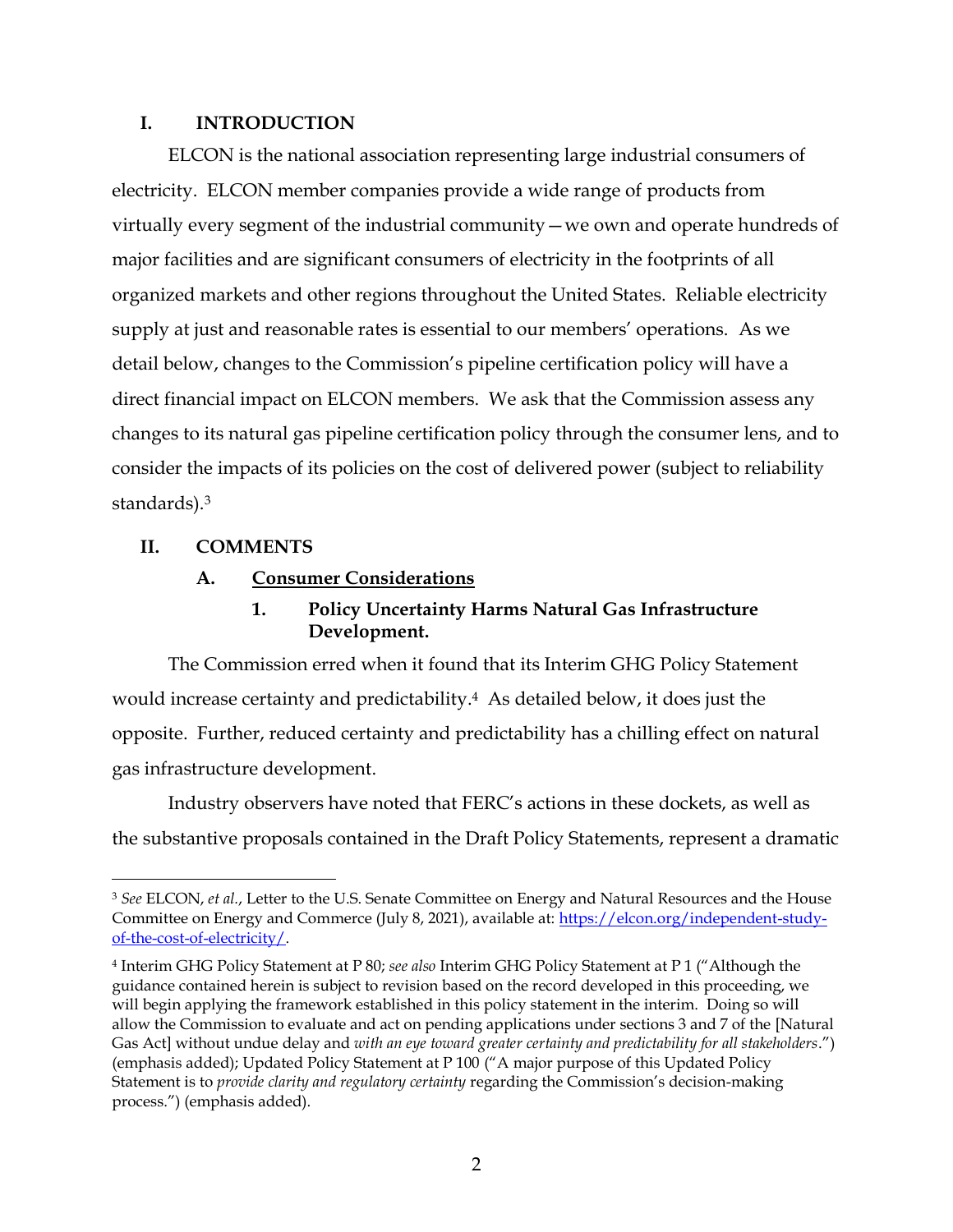departure from prior natural gas infrastructure review policies. The U.S. Chamber of Commerce emphasized in comments to the Senate Committee on Energy and Natural Resources that FERC has "unilaterally expanded the [Natural Act Act's (NGA)] 'public interest' standard to now include climate change which, while an important consideration, is inconsistent with FERC's statutory obligations under the NGA."5 In doing so, "[i]nstead of enhancing certainty and providing clarification of FERC's certificate evaluations, FERC has undermined investor reliance on market need and competition, essentially jettisoning the benefits of free enterprise and substituting it with a novel interpretation of the NGA that is driven by political winds."<sup>6</sup>

Other observers have also described FERC's actions as ill-considered and politically motivated, characterizing its regulatory process in these dockets as "increasingly ad hoc, ill-defined, politicized, driven by decision criteria far outside FERC's actual areas of expertise, and certain to display shifting standards over time" and warning that such flawed processes "will not prove consistent with the long-term flow of private-sector investment needed to preserve and enhance the safety, efficiency, and environmental improvement that are the fundamental goals and outcomes of a market economy."<sup>7</sup>

Ultimately, the regulatory uncertainty that continues to plague the natural gas and industrial consumer sectors will undermine efforts to preserve reliability while reducing sector-wide emissions. This sentiment is commonly reflected in the trade press, where another industry observer recently stated that "[u]nfortunately, FERC's current [proceeding] relating to natural gas certifications threatens to pour cold water on a key component of our infrastructure system, which is the continued build-out and modernization of the nation's network of pipelines—infrastructure that is very much

<sup>5</sup> U.S. Chamber of Commerce, U.S. Chamber Letter on FERC Pipeline Policy Hearing (Mar. 2, 2022), available at[: https://www.uschamber.com/energy/u-s-chamber-letter-on-ferc-pipeline-policy-hearing.](https://www.uschamber.com/energy/u-s-chamber-letter-on-ferc-pipeline-policy-hearing)

<sup>6</sup> *Id.*

<sup>7</sup> Benjamin Zycher, How a Federal Regulator is Hijacking Energy Policy (Jan. 26, 2022), available at: [https://www.nationalreview.com/2022/01/how-a-federal-regulator-is-hijacking-energy-policy/.](https://www.nationalreview.com/2022/01/how-a-federal-regulator-is-hijacking-energy-policy/)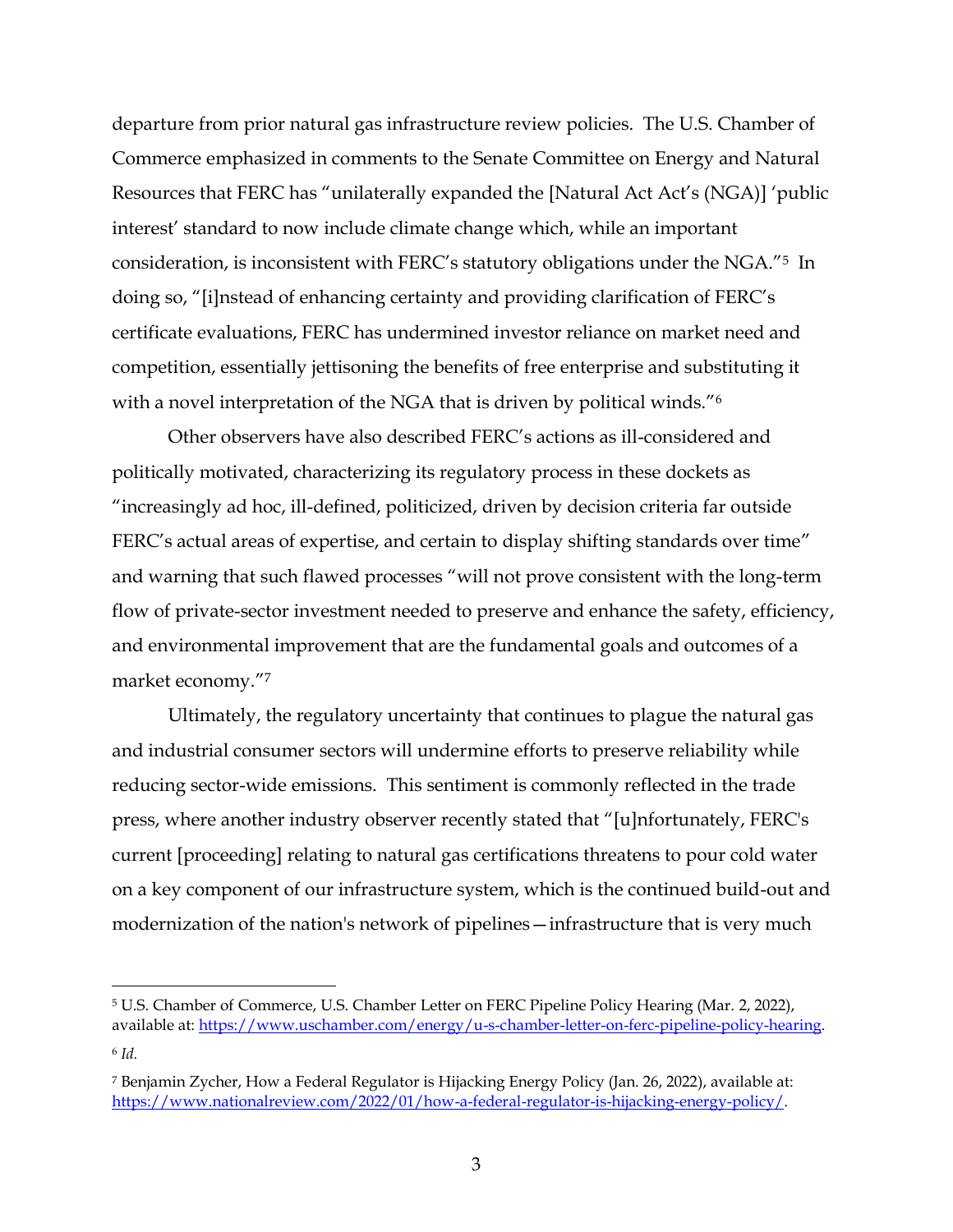needed to meet energy needs and address climate change."8 FERC must carefully consider its next steps in these dockets so as to avoid sowing further uncertainty and chilling crucial infrastructure investments.

# **2. Consumers Need Natural Gas Infrastructure.**

# **i. Natural gas infrastructure is necessary for low-cost electricity.**

The cost of natural gas drives electricity prices. As described in a U.S. Department of Energy Staff Report published in 2017, the frequency with which natural gas sets the price of electricity has increased in many of the nation's markets.9 The following graph produced in the DOE Staff Report illustrates this trend:<sup>10</sup>



From 2002-2016, wholesale electricity prices have increasingly tracked natural gas prices, and as natural gas generation has increased over time, the differences in price between regions have also decreased (e.g., prices in NYISO and PJM are much closer in 2016 than in 2004).

As shown above, from 2002-2016, wholesale electricity prices increasingly tracked

[https://www.energy.gov/sites/prod/files/2017/08/f36/Staff%20Report%20on%20Electricity%20Marke](https://www.energy.gov/sites/prod/files/2017/08/f36/Staff%20Report%20on%20Electricity%20Markets%20and%20Reliability_0.pdf) [ts%20and%20Reliability\\_0.pdf.](https://www.energy.gov/sites/prod/files/2017/08/f36/Staff%20Report%20on%20Electricity%20Markets%20and%20Reliability_0.pdf)

<sup>8</sup> Kevin Sunday, To Build Back Better, Make FERC Boring Again (Sept. 15, 2021), available at: [https://www.utilitydive.com/news/to-build-back-better-make-ferc-boring-again/606594/.](https://www.utilitydive.com/news/to-build-back-better-make-ferc-boring-again/606594/) 

<sup>9</sup> U.S. Department of Energy, Staff Report to the Secretary on Electricity Markets and Reliability (Aug. 2017) (DOE Staff Report), available at:

<sup>10</sup> *Id.* at 122.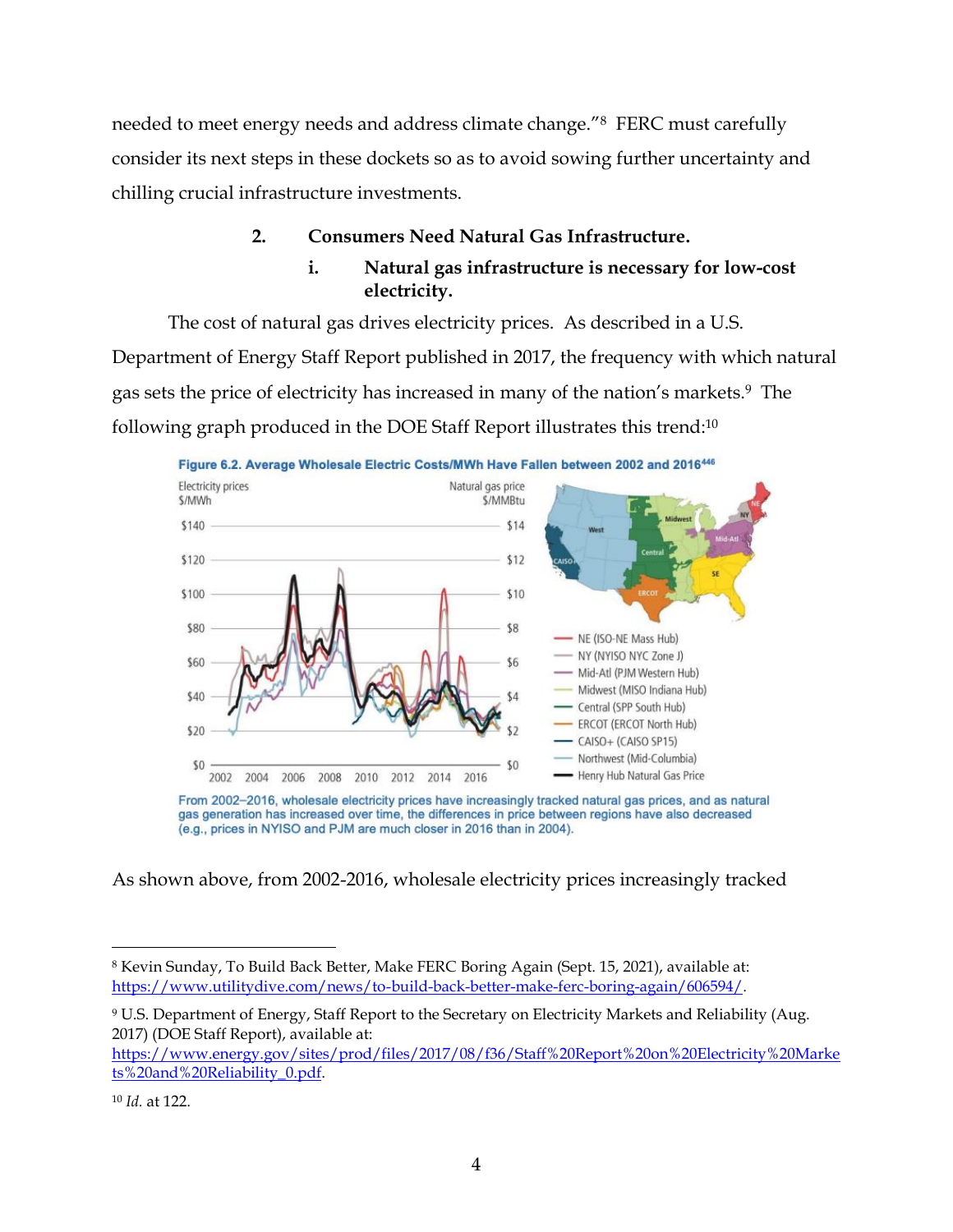natural gas prices.11 Further, the DOE Staff Report observed that "2017 could mark the first time in [PJM Interconnection, L.L.C.'s (PJM)] history that gas is marginal for more intervals than coal," meaning that "infra-marginal rents that were previously based on the marginal cost of coal resources have been supplanted by the marginal cost of natural gas resources."12 In the 2021 State of the Market Report for PJM, the market monitor confirmed that "[p]rices in PJM are the result of input prices, consistent with a competitive market. Low natural gas prices were a primary cause of low PJM energy market prices from 2017 to 2020. Higher natural gas prices are a primary cause of higher prices in 2021."<sup>13</sup>

We also know from experience that constrained natural gas capacity causes high and volatile electricity prices in other regions of the U.S., particularly New York and New England.14 In contrast, reductions in marginal fuel costs have lowered the slope of the electricity supply curve over time in areas where natural gas fuel and transportation are abundant. Consumers have benefitted from this shift in fuel prices because the low cost of natural gas has significantly reduced the wholesale cost of electricity. The illustrative example below represents a simulated dispatch curve in the Electric Reliability Council of Texas (ERCOT) using U.S. Energy Information Administration data. 15

Assuming a mid-range ERCOT demand of about 40,000 megawatts (MW), the reduced cost of natural gas generation from 2005 to 2015 would lower electricity clearing prices from approximately \$60/MW-hour to about \$20/MW-hour. For a back-

<sup>11</sup> *Id.*

<sup>12</sup> *Id.* at 112.

<sup>13</sup> 2021 State of the Market Report for PJM at 123 (Mar. 10, 2022), available at: [https://www.monitoringanalytics.com/reports/PJM\\_State\\_of\\_the\\_Market/2021/2021-som-pjm](https://www.monitoringanalytics.com/reports/PJM_State_of_the_Market/2021/2021-som-pjm-sec3.pdf)[sec3.pdf.](https://www.monitoringanalytics.com/reports/PJM_State_of_the_Market/2021/2021-som-pjm-sec3.pdf) 

<sup>14</sup> *See, e.g.*, Arnold R. Wallenstein, New York Energy Policies Will Raise Electricity Costs and Air Pollution, Slamming Low-Income Communities (Mar. 9, 2022), available at: [https://www.utilitydive.com/news/new-york-energy-policies-will-raise-electricity-costs-and-air](https://www.utilitydive.com/news/new-york-energy-policies-will-raise-electricity-costs-and-air-pollution-sl/619748/)[pollution-sl/619748/.](https://www.utilitydive.com/news/new-york-energy-policies-will-raise-electricity-costs-and-air-pollution-sl/619748/)

<sup>15</sup> DOE Staff Report at 112.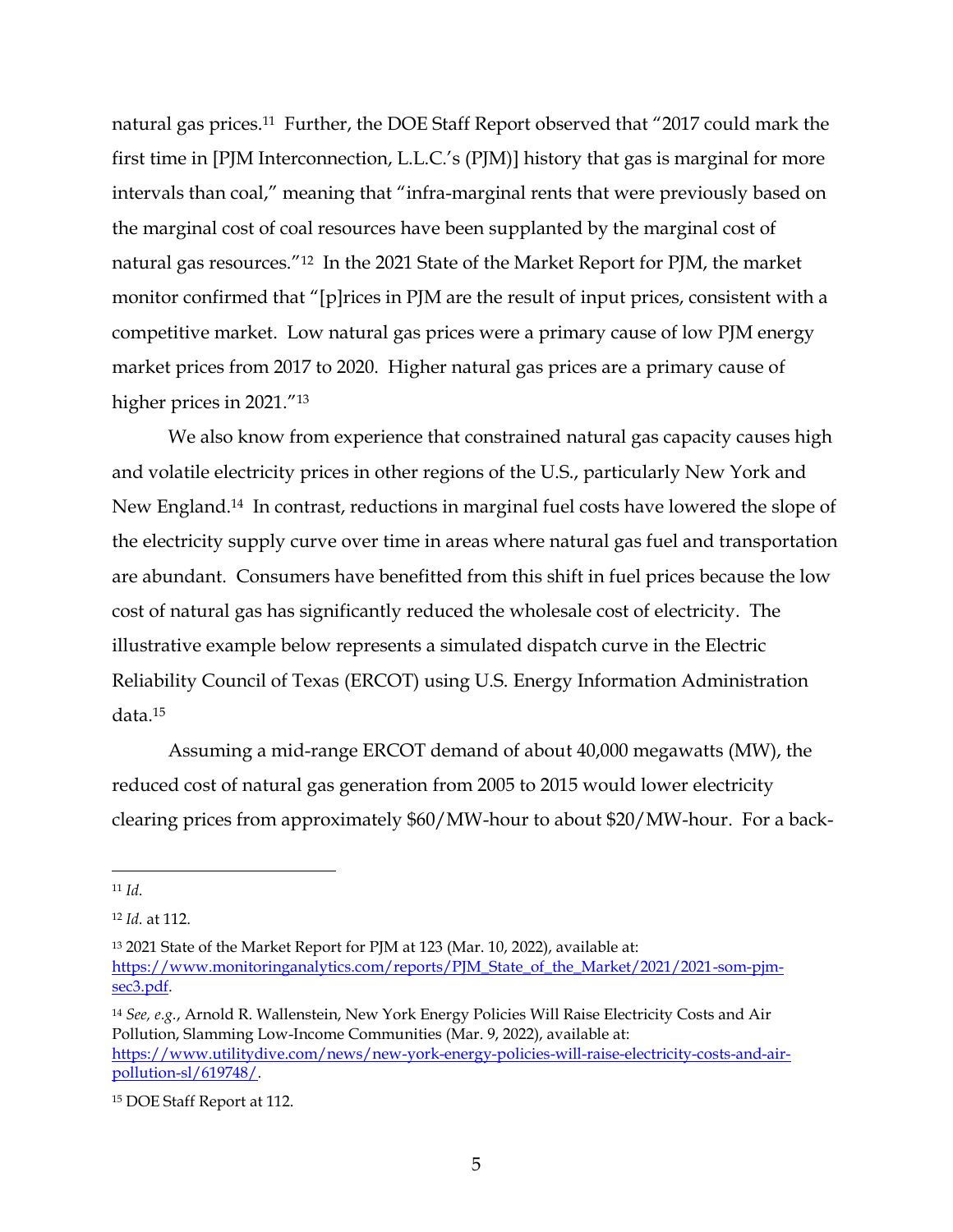of-the-envelope approximation of the potential ERCOT-wide savings over an entire year, we could multiply ERCOT's total consumption of 382 million MW-hours<sup>16</sup> in 2020 by \$40/MW-hour, which yields a total savings of \$15.28 billion. The implication to draw from the graph is that, if natural gas prices were to rise again to levels not seen in years, we can be reasonably sure of the extent to which electricity prices will rise with them.<sup>17</sup>



<sup>16</sup> ERCOT Fact Sheet (Nov. 17, 2021), available at: [https://www.ercot.com/files/docs/2021/11/23/ERCOT%20Fact%20Sheet.pdf.](https://www.ercot.com/files/docs/2021/11/23/ERCOT%20Fact%20Sheet.pdf)

<sup>&</sup>lt;sup>17</sup> Natural Gas Combined Cycle (NGCC) heat rates have improved as well, but the overwhelming driver of lower electricity prices is the fuel price, not heat rate improvements.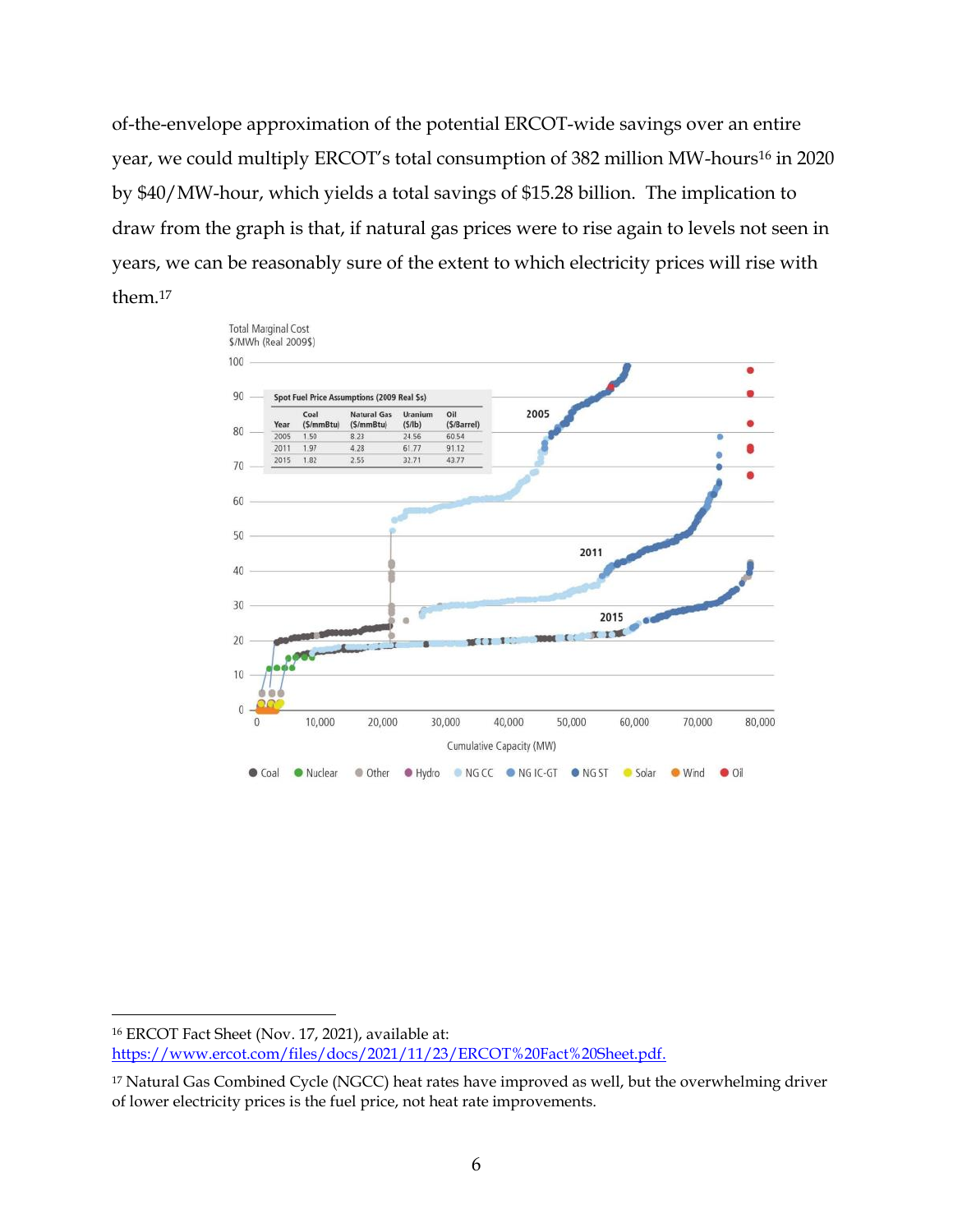## **ii. Natural gas infrastructure is necessary for electric reliability.**

A dependable and adequate natural gas supply is critically needed to maintain electric system reliability.<sup>18</sup> The North American Electric Reliability Corporation (NERC) repeatedly has observed that "[w]ith increasing levels of variable renewable generation in the resource mix, there is a growing need to have resources available that can be reliably called upon on short notice to balance electricity supply and demand if shortfall conditions occur."19 Further, "[f]lexible resources that can include responsive generators with assured fuel or energy and demand response are necessary in some areas today to ensure resource adequacy and meet ramping needs."<sup>20</sup>

NERC's previous Long-Term Reliability Assessment (LTRA) reports have highlighted these issues as well, noting in 2021 that "[s]ufficient flexible [dispatchable] resources are needed to support increasing levels of variable [intermittent] generation uncertainty. Until storage technology is fully developed and deployed at scale, ... *natural gas-fired generation will remain a necessary balancing resource to provide increasing flexibility needs*."<sup>21</sup> Similarly, in 2020, NERC noted that "[a]s more solar and wind generation is added, additional flexible resources are needed to offset their resources' variability. This is placing more operating pressure on those (typically natural gas) resources and *makes them the key to securing [Bulk Power System] reliability*."<sup>22</sup>

In capacity-constrained regions such as the New England Independent System Operator (ISO-NE) and the California Independent System Operator, Inc. (CAISO),

[https://www.nerc.com/pa/RAPA/ra/Reliability%20Assessments%20DL/NERC\\_LTRA\\_2021.pdf.](https://www.nerc.com/pa/RAPA/ra/Reliability%20Assessments%20DL/NERC_LTRA_2021.pdf)

<sup>20</sup> *Id.* 

<sup>18</sup> *See* NERC December 2021 Long-Term Reliability Assessment at 5 (Dec. 2021) (NERC December 2021 LTRA) ("Natural gas is the reliability 'fuel that keeps the lights on,' and *natural gas policy must reflect this reality*.") (emphasis added), available at:

<sup>19</sup> NERC 2021 State of Reliability Report at 52 (Aug. 2021), available at: [https://www.nerc.com/pa/RAPA/PA/Performance%20Analysis%20DL/NERC\\_SOR\\_2021.pdf.](https://www.nerc.com/pa/RAPA/PA/Performance%20Analysis%20DL/NERC_SOR_2021.pdf)

<sup>21</sup> NERC December 2021 LTRA at 6 (emphasis added).

<sup>22</sup> NERC December 2020 Long-Term Reliability Assessment at 7 (Dec. 2020) (emphases added), available at: [https://www.nerc.com/pa/RAPA/ra/Reliability%20Assessments%20DL/NERC\\_LTRA\\_2020.pdf.](https://www.nerc.com/pa/RAPA/ra/Reliability%20Assessments%20DL/NERC_LTRA_2020.pdf)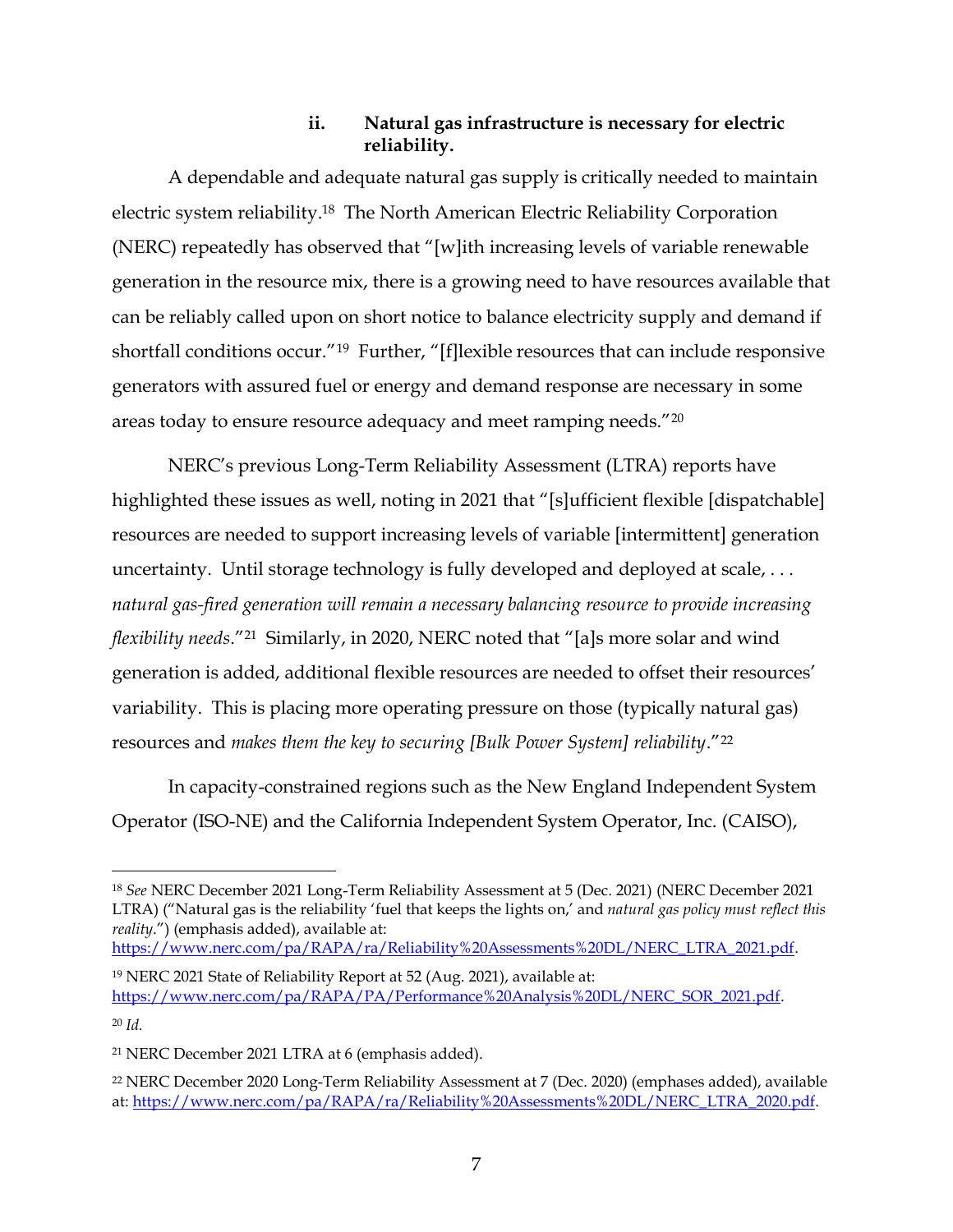regional stakeholder discussions are increasingly focused on reliability challenges associated with severe weather events and fuel availability. As the President and Chief Executive Officer of ISO-NE, Gordon van Welie, recently articulated:

> Fundamentally, the ISO's concern is that the resource mix and fuel infrastructure on which we depend will be insufficient in the face of the wrong combination of severe weather, non-gas generation contingencies, and fuel supply chain issues. In fact, the combination of extended severe weather conditions and a single large contingency could cause us to take emergency actions, including calling for controlled outages. 23

In the CAISO region, ongoing initiatives include the Aliso Canyon Gas-Electric Coordination Initiative, <sup>24</sup> which aims to address capacity constraints through the implementation of temporary market and operational provisions to be renewed and updated periodically.

Notably, however, these regional actions cannot provide a comprehensive solution to the problem of constrained natural gas supply because such a solution requires actions that only FERC can authorize, including construction of new pipelines and system upgrades. Without this critical infrastructure, attempts by states or regions to improve the reliability of the Bulk Power System will be ineffective to combat potentially grid-disrupting events.

<sup>23</sup> Gordon van Welie, Letter to the NEPOOL Participants Committee Regarding Winter Reliability at 2 (Jan. 31, 2022), available at: [https://www.iso-ne.com/static-assets/documents/2022/01/npc-2022-02-03](https://www.iso-ne.com/static-assets/documents/2022/01/npc-2022-02-03-addl-agenda-item-3.pdf) [addl-agenda-item-3.pdf.](https://www.iso-ne.com/static-assets/documents/2022/01/npc-2022-02-03-addl-agenda-item-3.pdf)

<sup>24</sup> *See* California ISO, Aliso Canyon Gas-Electric Coordination Initiative (last visited Apr. 17, 2022) ("Phase 1 of this initiative addressed the gas-electric market coordination concerns raised by the limited operations of the Aliso Canyon gas storage facility. The resulting provisions were approved by FERC and will sunset on Nov. 30, 2016. Aliso Canyon Phase 2 will evaluate and propose to either retire, extend or adjust the interim measures approved for the summer period and will file with FERC to seek authority to retain the needed measures through the winter period. Phase 3 proposes to extend the temporary market and operational tools currently in place so that they remain in effect beyond Nov. 30, 2017. Phase 4 proposes to further extend the measures for an additional year. Phase 5 proposes to permanently retain the maximum gas burn constraint in the Southern California region."), available at: [https://stakeholdercenter.caiso.com/RecurringStakeholderProcesses/Aliso-Canyon-gas-electric](https://stakeholdercenter.caiso.com/RecurringStakeholderProcesses/Aliso-Canyon-gas-electric-coordination)[coordination.](https://stakeholdercenter.caiso.com/RecurringStakeholderProcesses/Aliso-Canyon-gas-electric-coordination)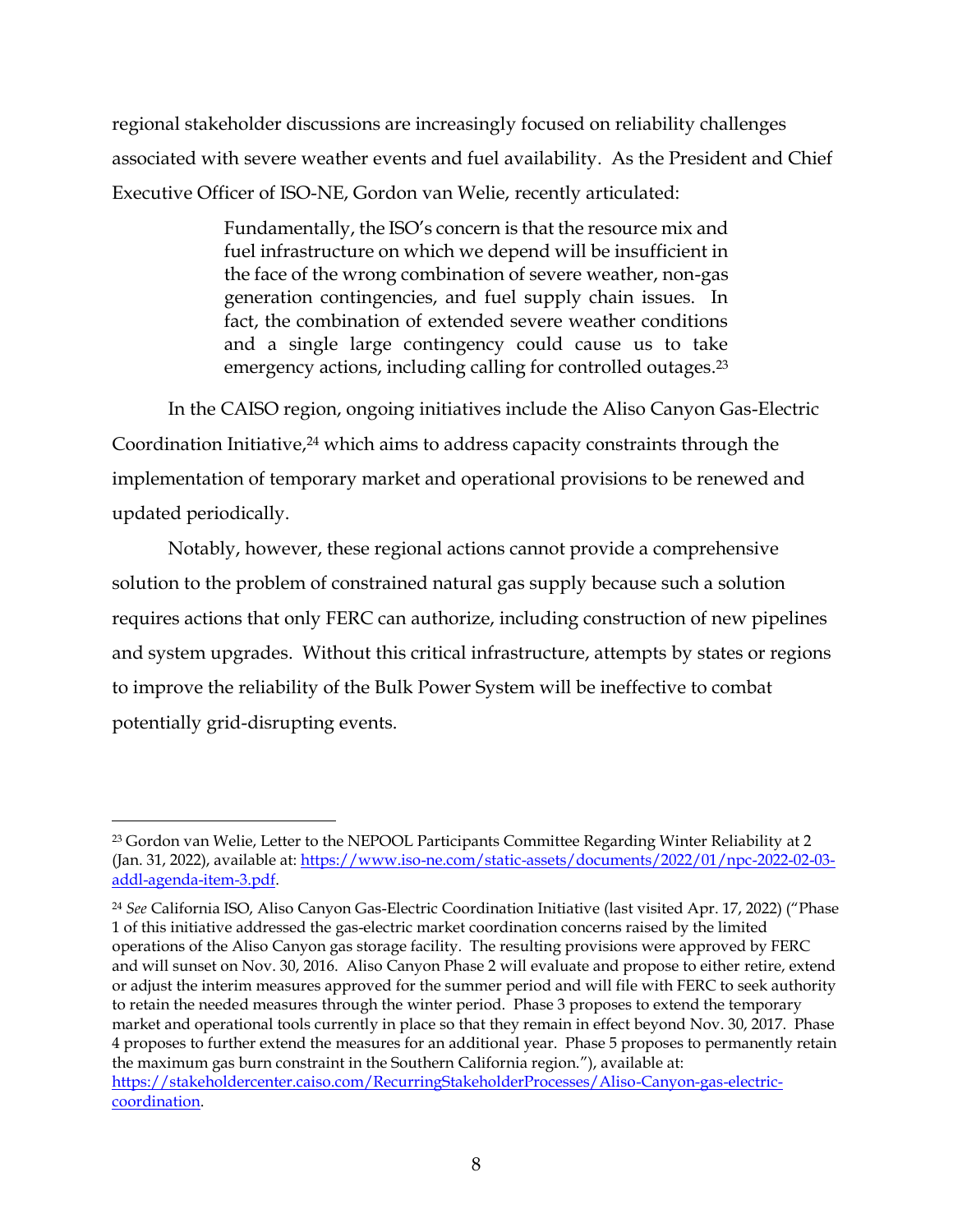## **iii. Natural gas infrastructure is necessary for industrial use.**

Industrial use of natural gas is very common, both as a fuel in cogeneration facilities and as a chemical feedstock.25 For example, natural gas is the most-used fuel for industrial energy, while the second-most-used "fuel" (*i.e.*, electricity) is generated using natural gas more than any other primary energy source:<sup>26</sup>



Further, combined cycle natural gas units are the leading technology for combined heat and power systems, which are used by many industrial consumers:<sup>27</sup>

<sup>25</sup> National Renewable Energy Laboratory, Industrial Energy Data Book at 12-13 (2018) (NREL 2018 Industrial Energy Data Book), available at: [https://www.nrel.gov/docs/fy20osti/73901.pdf.](https://www.nrel.gov/docs/fy20osti/73901.pdf)

<sup>26</sup> *Id.* at 12.In 2021, natural gas produced 38.3% of electricity, followed by coal (21.8%), nuclear energy (18.9%), wind (9.2%), and hydro (6.3%). *See* U.S. Energy Information Administration, Frequently Asked Questions (FAQs) (last visited Apr. 17, 2022), available at: [https://www.eia.gov/tools/faqs/faq.php?id=427&t=3.](https://www.eia.gov/tools/faqs/faq.php?id=427&t=3)

<sup>27</sup> NREL 2018 Industrial Energy Data Book at 66.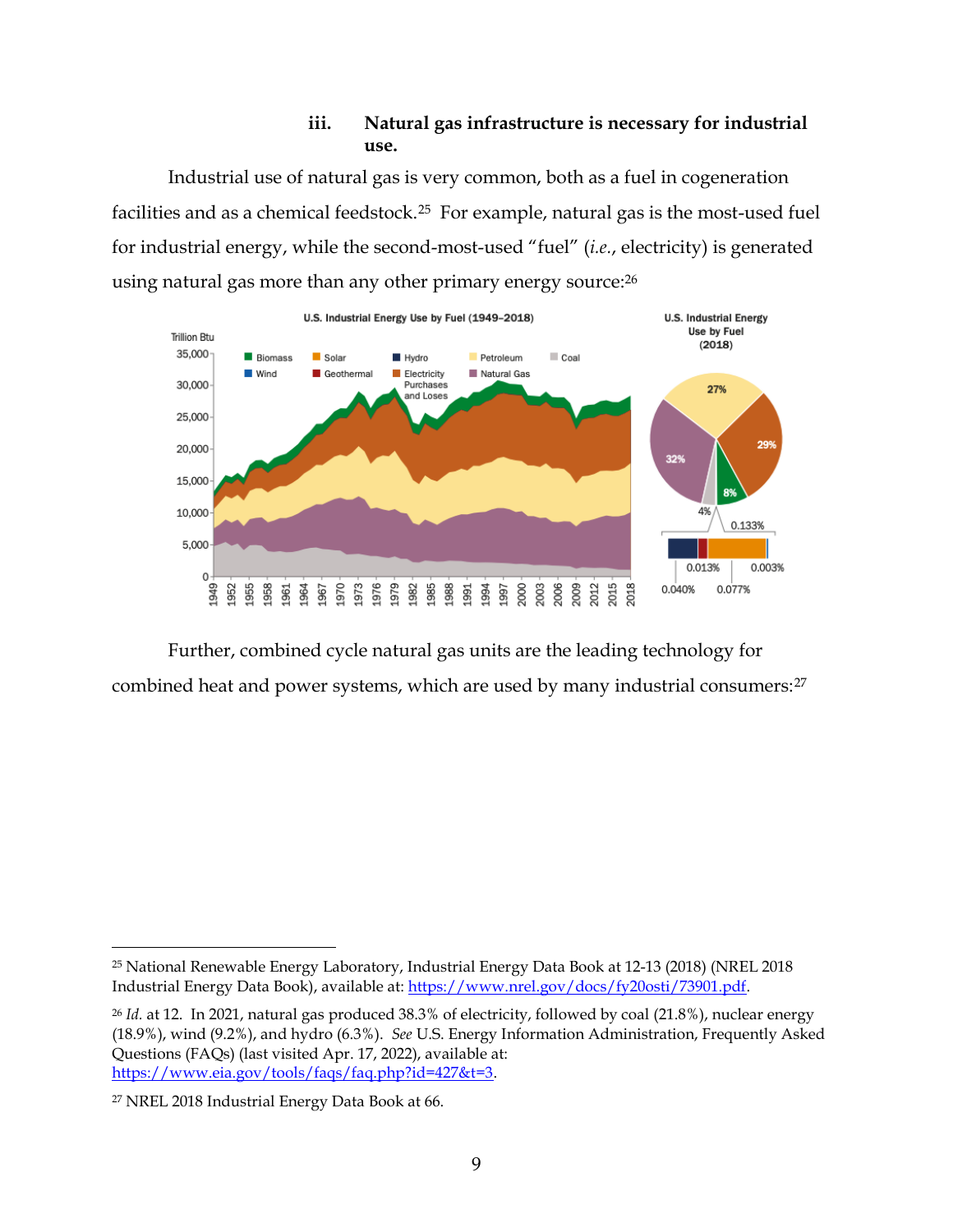

Thus, in addition to the critical need for natural gas to keep our power supply reliable, an adequate and dependable supply of natural gas is critically needed for our industrial consumption and generation of electricity.

#### **3. Climate Goals Require More Pipeline Infrastructure.**

The decarbonization goals of the Biden Administration, states, and major corporations will require pipeline infrastructure to transport carbon dioxide, renewable natural gas, hydrogen,<sup>28</sup> or other gases and fuels.<sup>29</sup> Analysts have noted that "[t]he Biden administration's move to bring the United States back into the Paris Agreement and lower greenhouse gas emissions to address climate change will, if carried through, lead to a reduction in fossil fuel consumption. Cutting back on the burning of coal, oil, and natural gas will be critical to transitioning the country to the lower-carbon energy system it needs to achieve decarbonization targets."<sup>30</sup> However, "while it may seem

<sup>&</sup>lt;sup>28</sup> Natural gas is the chemical feedstock for steam-methane reformation, the process by which the vast majority of hydrogen is produced in the United States. *See* U.S. Department of Energy, Hydrogen Production: Natural Gas Reforming (last visited Apr. 25, 2022), available at: [https://www.energy.gov/eere/fuelcells/hydrogen-production-natural-gas-reforming.](https://www.energy.gov/eere/fuelcells/hydrogen-production-natural-gas-reforming)

<sup>29</sup> *See, e.g.*, Columbia Center on Global Energy Policy, Investing in the US Natural Gas Pipeline System to Support Net-Zero Targets (Apr. 22, 2021), available at: [https://www.energypolicy.columbia.edu/research/report/investing-us-natural-gas-pipeline-system](https://www.energypolicy.columbia.edu/research/report/investing-us-natural-gas-pipeline-system-support-net-zero-targets)[support-net-zero-targets.](https://www.energypolicy.columbia.edu/research/report/investing-us-natural-gas-pipeline-system-support-net-zero-targets)

<sup>30</sup> *Id.*, Executive Summary at 1.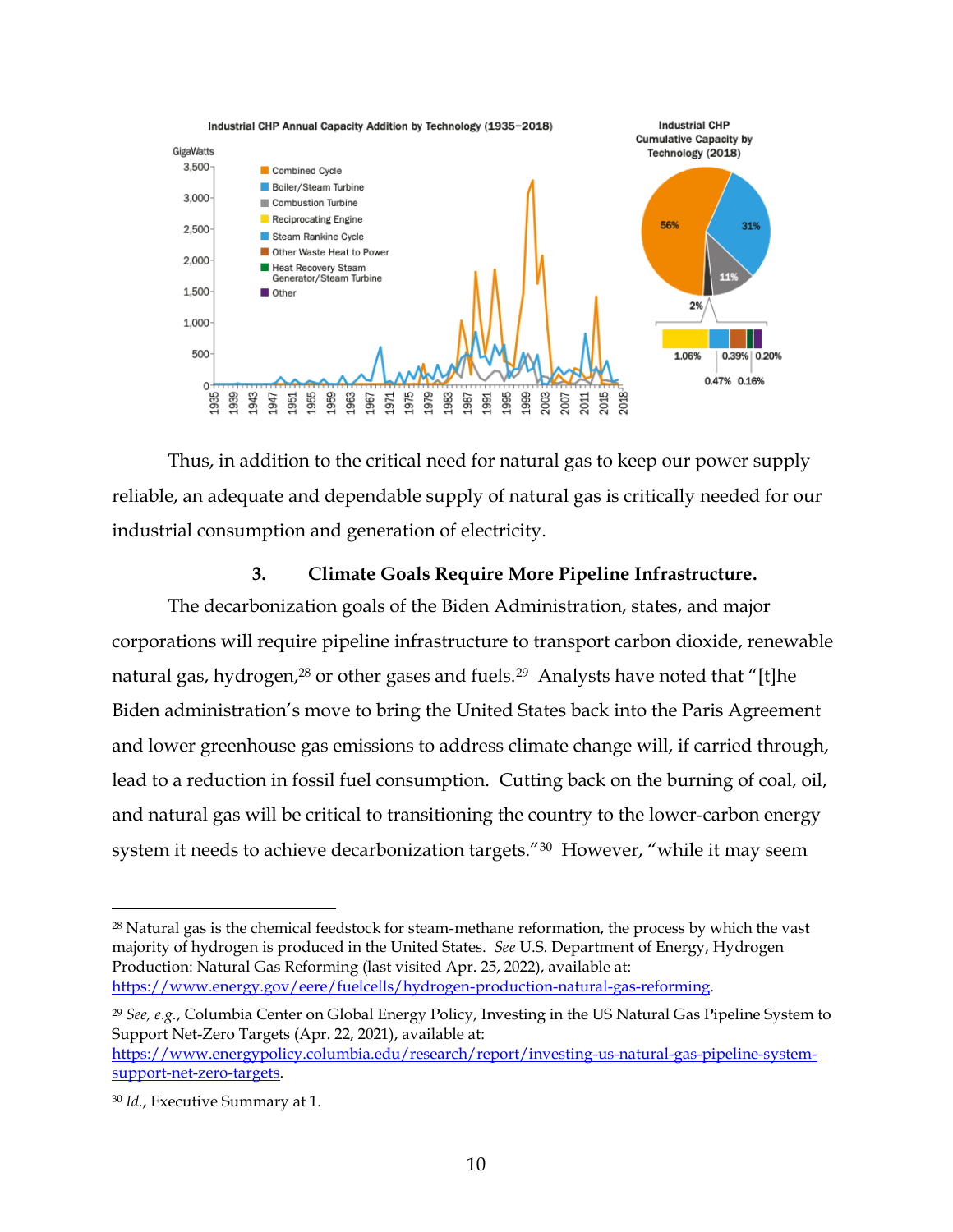counterintuitive," analysts observe that investing more in the domestic natural gas pipeline network could actually help the U.S. to reach net-zero emission goals more quickly and cheaply.<sup>31</sup> Therefore, "[f]ortifying and upgrading the system could prepare the existing infrastructure to transport zero-carbon fuels as they become available and, in the meantime, reduce harmful methane leaks from natural gas."<sup>32</sup>

# **B. Legal Considerations**

# **1. GHG Mitigation is a Major Policy Question.**

Major policy questions should be decided by Congress, not by the executive branch or independent agencies.<sup>33</sup> As noted in Commissioner Christie's February 18, 2022 dissent in Docket No. PL21-3-000, Justice Gorsuch of the U.S. Supreme Court recently explained that:

> The federal government's powers . . . are not general, but limited and divided. Not only must the federal government properly invoke a constitutionally enumerated source of authority to regulate in this area or any other, it must also act consistently with the Constitution's separation of powers. And when it comes to that obligation, this Court has established at least one firm rule: "We expect Congress to speak clearly" if it wishes to assign to an executive agency decisions "of vast economic and political significance." We sometimes call this the major questions doctrine.<sup>34</sup>

We agree with Commissioner Christie that the Draft Policy Statements implicate

the major questions doctrine,<sup>35</sup> given the myriad and far-reaching consumer impacts discussed above. Pursuant to that doctrine, Commissioner Christie observes that granting broad deference to FERC on major questions is not appropriate where the

<sup>31</sup> *Id.*

<sup>32</sup> *Id.*

<sup>33</sup> *See, e.g.*, *Nat'l Fed'n of Indep. Bus. v. Dep't of Labor*, 142 S. Ct. 661, 667 (2022) (*NFIB*).

<sup>34</sup> *NFIB*, 142 S. Ct. at 667 (Gorsuch, J., concurring) (citations omitted).

<sup>35</sup> Interim GHG Policy Statement (Christie, Comm'r, dissenting at P 23) ("Whether this Commission can reject a certificate based on a GHG analysis—a certificate that otherwise would be approved under the NGA—is undeniably a major question of public policy. It will have enormous implications for the lives of everyone in this country, given the inseparability of energy security from economic security.").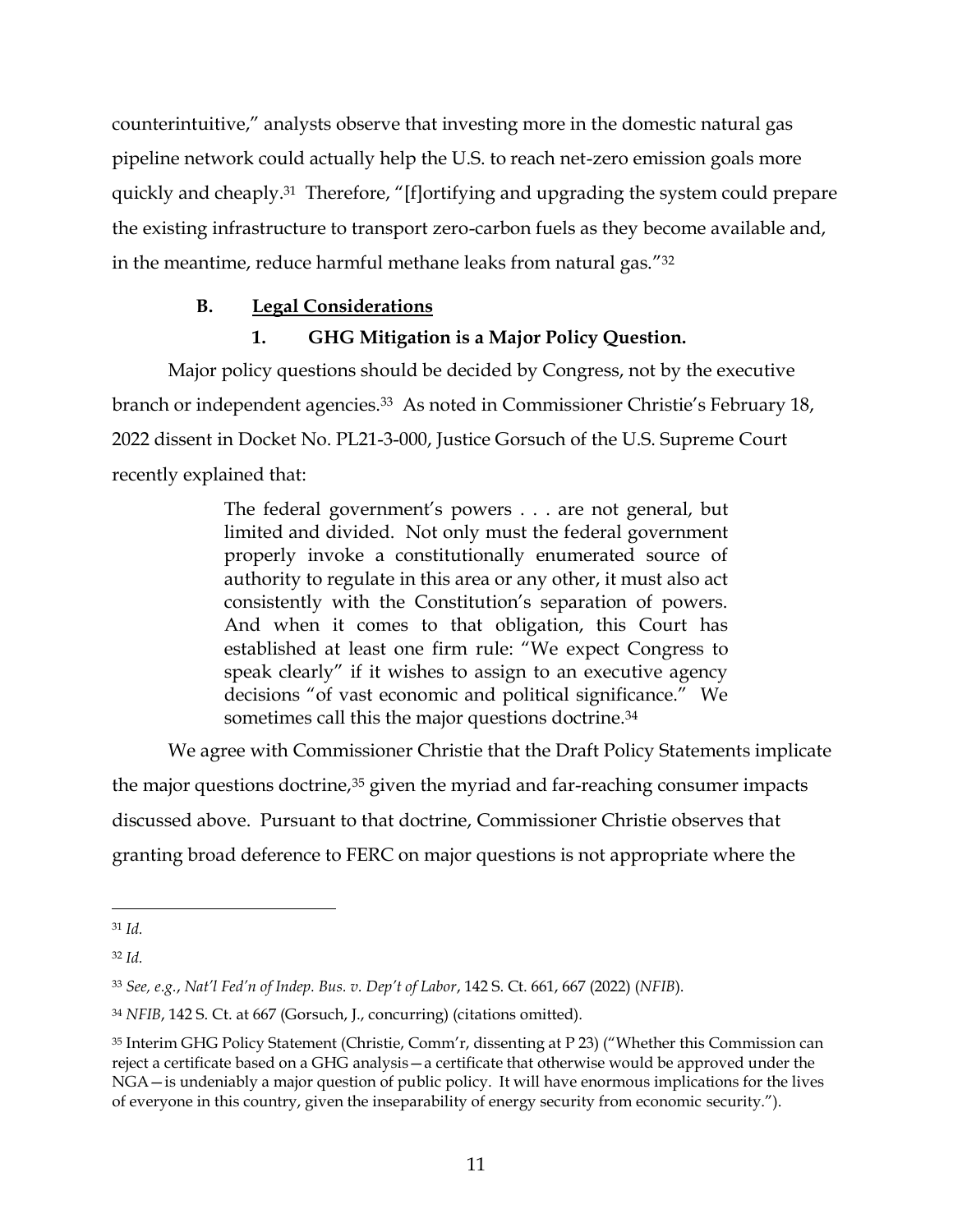relevant statutes lack an explicit grant of authority to address such questions.<sup>36</sup> Rather, there must be "unmistakable legislative support" for FERC's actions.<sup>37</sup>

#### **2. FERC Plainly Lacks Unmistakable Legislative Support to Regulate GHG Emissions.**

Multiple current and former members of the Commission have previously observed that FERC plainly lacks "unmistakable legislative support" to regulate GHG emissions or to reject pipeline certificates based on FERC's own GHG analysis. For example, Commissioner Christie's February 18, 2022 dissent notes that "Congress established in the NGA a regulatory regime to address . . . the need to develop the nation's natural gas resources and to protect ratepayers from unjust and unreasonable rates for gas shipped in the flow of interstate commerce," and that "nothing in the text of [the NGA] . . . empowers the Commission to entirely deny the construction of an export terminal or the issuance of a certificate based solely on an adverse indirect environmental effect regulated by another agency [*i.e.*, the U.S. Environmental Protection Agency (EPA)]."<sup>38</sup>

Similarly, former Commissioner McNamee has argued that there is no textual support in the NGA for the claim that the Commission may deny a pipeline application due to potential upstream and downstream effects of GHG emissions on climate change.39 Specifically, NGA section 1 finds that "the business of transporting and selling natural gas for ultimate distribution to the public is *affected with a public interest*"<sup>40</sup> and cross-references a Federal Trade Commission Report finding, *inter alia*, that federal regulation should ensure an adequate natural-gas supply at fair,

<sup>36</sup> *Id.*

<sup>37</sup> *Id.* (citation omitted).

<sup>38</sup> *Id.* at PP 24, 12 (quoting *Sierra Club v. FERC*, 867 F.3d 1357, 1382 (D.C. Cir. 2017) (*Sabal Trail*) (Brown, J., dissenting in part and concurring in part)).

<sup>39</sup> *See Adelphia Gateway, LLC*, 169 FERC ¶ 61,220 (2019) (McNamee, Comm'r, concurring at PP 18-22) (*Adelphia Gateway*).

<sup>40</sup> *See* NGA section 1(a), 15 U.S.C. § 717(a) (emphasis added).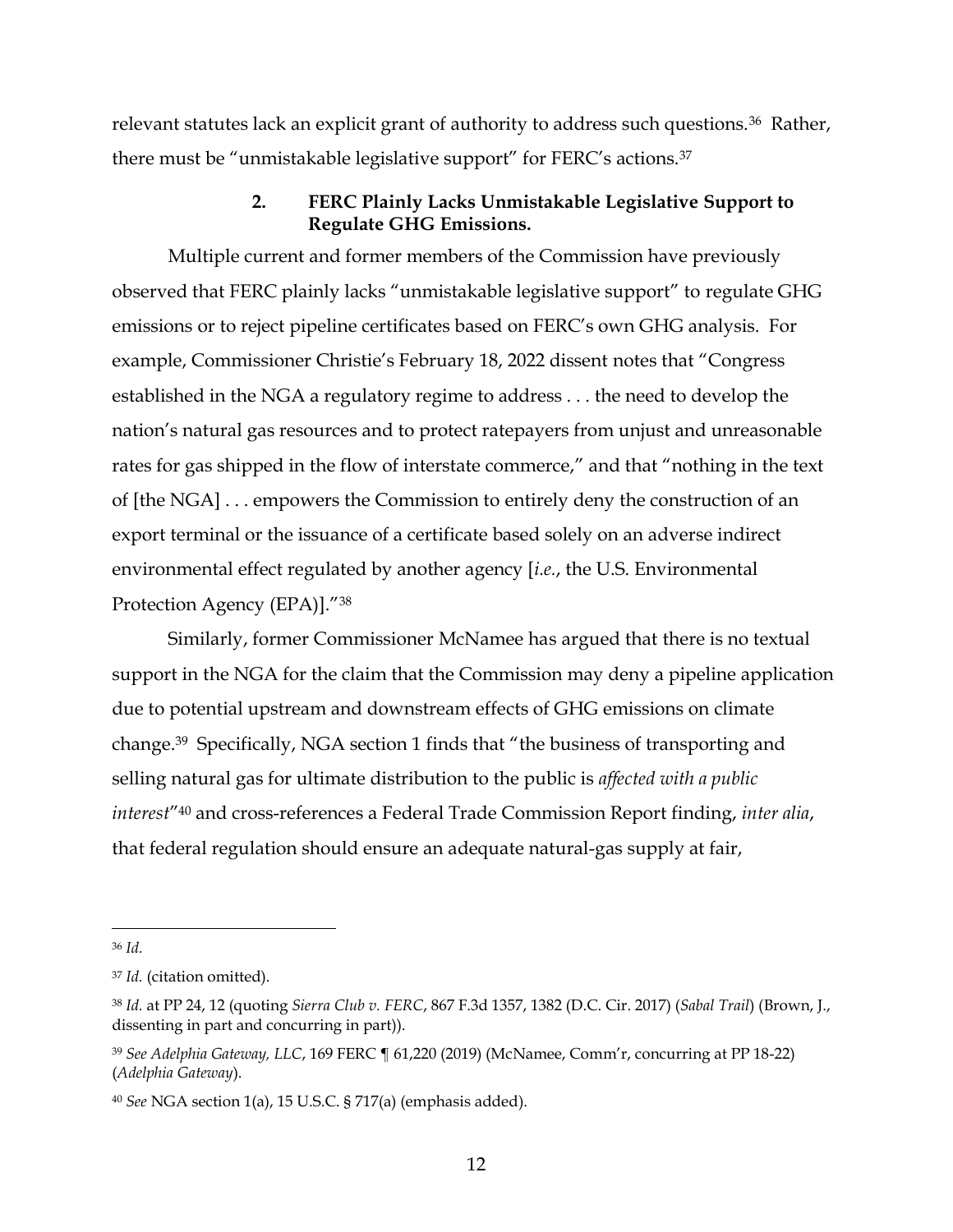nondiscriminatory prices.<sup>41</sup> Further, the text of NGA section 7 "makes clear that its purpose is to *ensure that the public has access to natural gas*."42 The overall effect of these sections is to promote and protect natural gas production, transportation, and sales to consumers via economic regulation; not to constrain or eliminate such activities via environmental regulation. Moreover, section 1(b) of the NGA and section 201 of the Federal Power Act (FPA) reserve for the states the authority to mitigate the environmental effects of GHG emissions.<sup>43</sup>

In light of these considerations, FERC's authority to regulate GHG emissions or to reject pipeline certificates based on FERC's own GHG analysis remains a major policy question. Accordingly, FERC should wait for a clearer directive from Congress before undertaking *de facto* GHG regulation in certificate proceedings.

# **3. Implementation of the Draft Policy Statements Would Likely Violate FERC's Congressional Mandate to Assure the Plentiful Supply of Natural Gas and Electricity at Just and Reasonable Rates.**

The Draft Policy Statements are inconsistent with FERC's obligations under the NGA and the FPA to the extent they constrain pipeline capacity and increase electricity prices (which, as discussed above, are likely outcomes if the Draft Policy Statements become law). As Commissioner Danly notes, "[t]he NGA authorizes the Commission to

<sup>41</sup> *Id.*

<sup>42</sup> *See Adelphia Gateway* (McNamee, Comm'r, concurring at PP 23-24) (emphasis added); *see also* NGA section 7, 15 U.S.C. § 717f, at subsection (a) (authorizing FERC to direct natural gas companies to extend or improve its transportation facilities, to establish physical connection of its transportation facilities with the facilities of, and sell natural gas to the public); NGA section 7(b) (requiring FERC approval to abandon natural gas facilities/services); NGA section 7(c) (authorizing FERC to issue a temporary certificate in cases of emergency to assure maintenance of adequate service or to serve particular customers, without notice or hearing); NGA section 7(e) (stating that "a certificate shall be issued" when in the public convenience and necessity); NGA section 7(h) (granting a pipeline certificate holder the right to exercise eminent domain for pipeline construction).

<sup>43</sup> *See Adelphia Gateway* (McNamee, Comm'r, concurring at PP 25-31) (summarizing the relevant statutory provisions and their interpretation by the courts).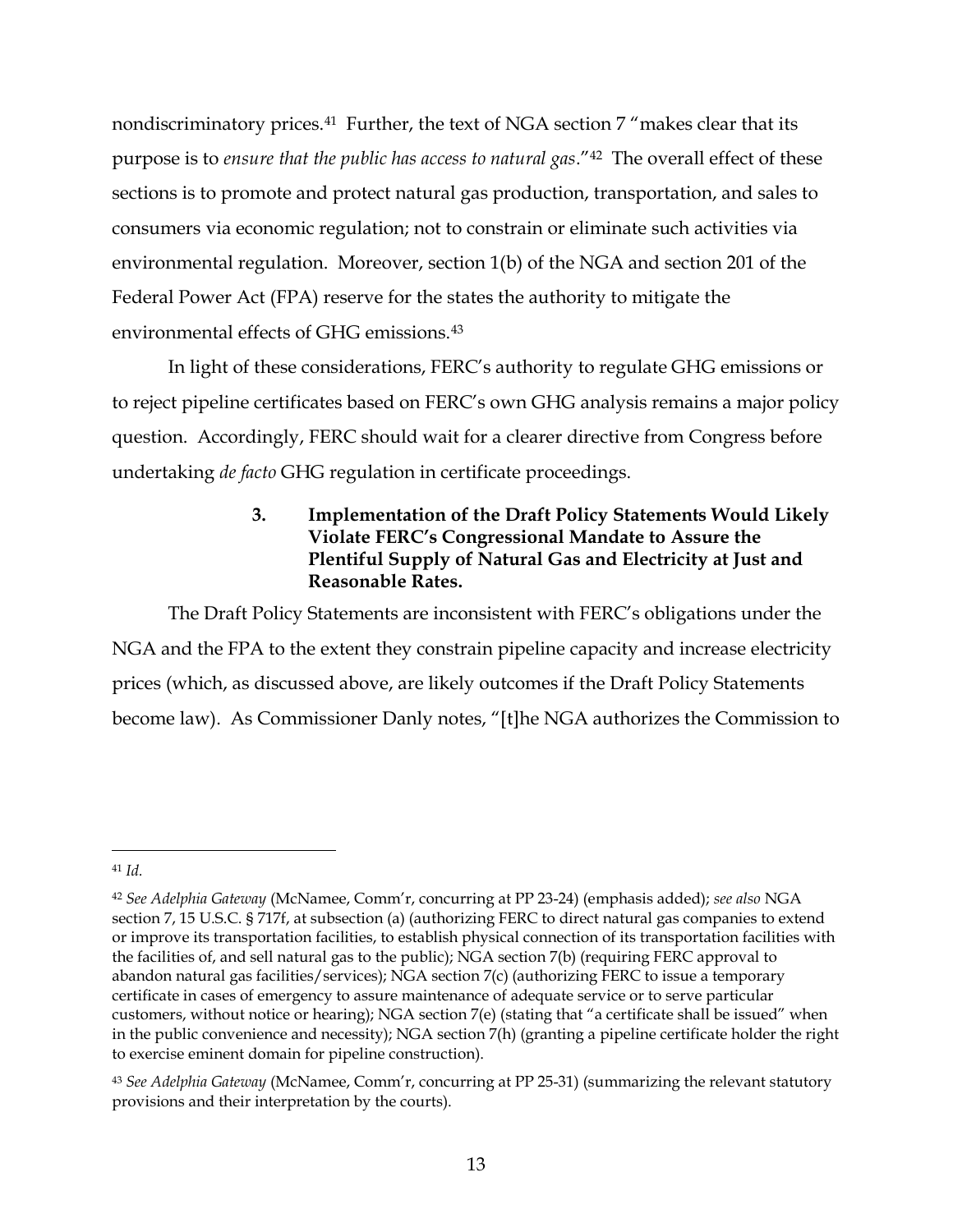consider only those factors bearing on the 'public convenience and necessity.'"<sup>44</sup> Importantly, in the context of the NGA, "'public convenience and necessity' means 'a charge to *promote the orderly production of plentiful supplies* of electric energy and natural gas at just and reasonable rates.'"45 This purpose was affirmed by later acts of Congress.<sup>46</sup>

As discussed above, the charge to promote plentiful energy supplies at just and reasonable rates does not explicitly include the authority to deny pipeline certificates based on the effects of GHG emissions on climate change.47 Further, to the extent that the Draft Policy Statements would lead to pipeline constraints, FERC's actions actually run counter to the public convenience and necessity. Simply put, if pipelines are not plentiful, then neither are supplies. By extension, if pipeline constraints lead to higher electricity prices, then FERC's actions also run counter to its obligations under the NGA and the FPA to ensure that utilities serve customers at the lowest reasonable cost. As explained above, it is reasonably foreseeable that the Draft Policy Statements, if implemented, would have these effects. Consequently, it is likely that implementation of the Draft Policy Statements would violate FERC's Congressional mandate to assure the plentiful supply of gas and electricity at just and reasonable rates.

<sup>44</sup> Interim GHG Policy Statement (Danly, Comm'r, dissenting at PP 25-26) (citing *Nat'l Ass'n for the Advancement of Colored People v. Federal Power Comm'n*, 425 U.S. 662, 670 (1976)) (emphasis added) (footnote omitted). NGA section 1(a) states that "the business of transporting and selling natural gas for ultimate distribution to the public is affected with a public interest, and that Federal regulation in matters relating to the transportation of natural gas and the sale thereof in interstate and foreign commerce is necessary in the public interest," and cross-references a Federal Trade Commission Report finding, *inter alia*, that federal regulation should ensure an adequate natural-gas supply at fair, nondiscriminatory prices. 15 U.S.C. § 717(a). *See also* NGA section 4 and FPA section 205, 15 U.S.C. § 717(c) and 16 U.S.C § 824d(a), providing that rates must be just and reasonable.

<sup>45</sup> *Id.*

<sup>46</sup> *See Adelphia Gateway* (McNamee, Comm'r, concurring at PP 32-40).

<sup>47</sup> *See id.* at PP 18-22 and 23-24 (finding that sections 1(a) and 7 of the NGA do not support denying a certificate application based on GHG emissions); *see also id.* at PP 25-31 (finding that section 1(b) of the NGA and section 201 of the FPA reserve for the states the authority to mitigate the environmental effects of GHG emissions).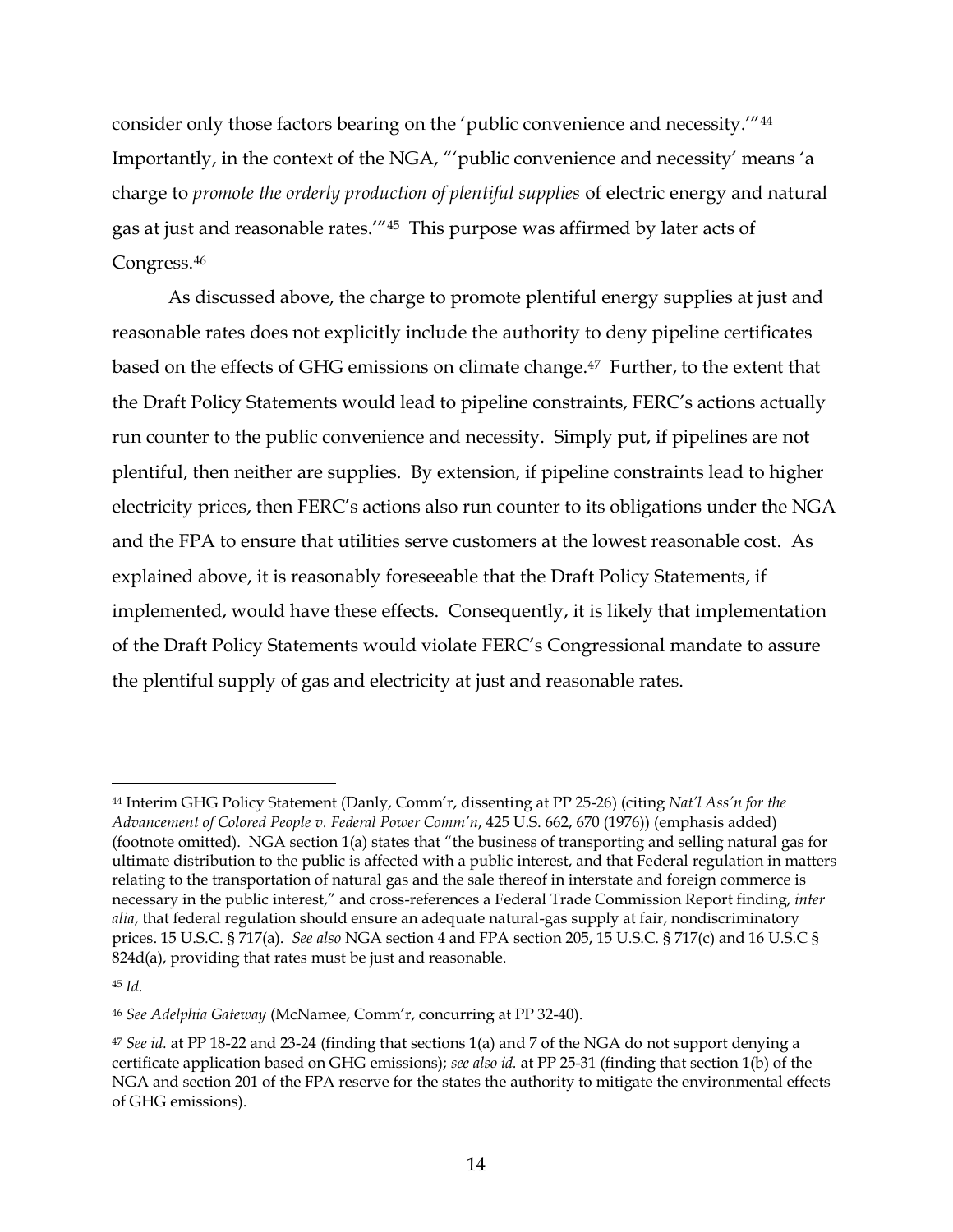## **4. FERC Should Seek Direction from the Supreme Court in Any Subsequent Appeals.**

Courts are currently divided as to the scope of FERC's authority under the NGA and the National Environmental Policy Act (NEPA) to analyze GHG emissions. While the D.C. Circuit has held that FERC is required to quantify the emissions associated with burning natural gas at power generation plants,<sup>48</sup> the Eleventh Circuit found that consideration of environmental effects not proximately caused by a proposed project *(i.e.*, effects associated with production and storage) is improper and criticized the D.C. Circuit's decision as "questionable at best."<sup>49</sup>

Given that the D.C. Circuit and the Eleventh Circuit do not agree on FERC's role in this matter, FERC (and aggrieved parties) should seek certiorari before the Supreme Court to resolve the circuit split. It should not be incumbent on FERC to choose one appellate court opinion over another when the Circuit Courts disagree. For example, the Commission states in its Interim GHG Policy Statement that the Commission finds "subsequent direction from the D.C. Circuit more instructive than *Center for Biological Diversity* . . ."50 This puts the Commission in the untenable position of facing remand or reversal based on the venue of any appeal and substantially increases regulatory risk for any pipeline applicant. If the Commission wants to promote regulatory certainty, it should elevate the issue to the Supreme Court, *e.g.*, if and when the Commission seeks further instruction from the judicial branch.

## **5. Absent Direction from Congress or the Supreme Court, FERC Should Defer to Environmental Agencies.**

FERC should defer to guidance from environmental agencies such as the EPA instead of unilaterally establishing a methodology to assess the significance of GHG emissions for proposed natural gas pipeline facilities. As the Commission notes in its

<sup>48</sup> *Sabal Trail*, 867 F.3d at 1374.

<sup>49</sup> *Ctr. for Biological Diversity v. U.S. Army Corps of Eng'rs*, 941 F.3d 1288, 1300 (11th Cir. 2019) ("The *Sabal Trail* court narrowly focused on the reasonable foreseeability of the downstream effects, as understood colloquially, while breezing past other statutory limits and precedents . . . ").

<sup>50</sup> Interim GHG Policy Statement at P 40.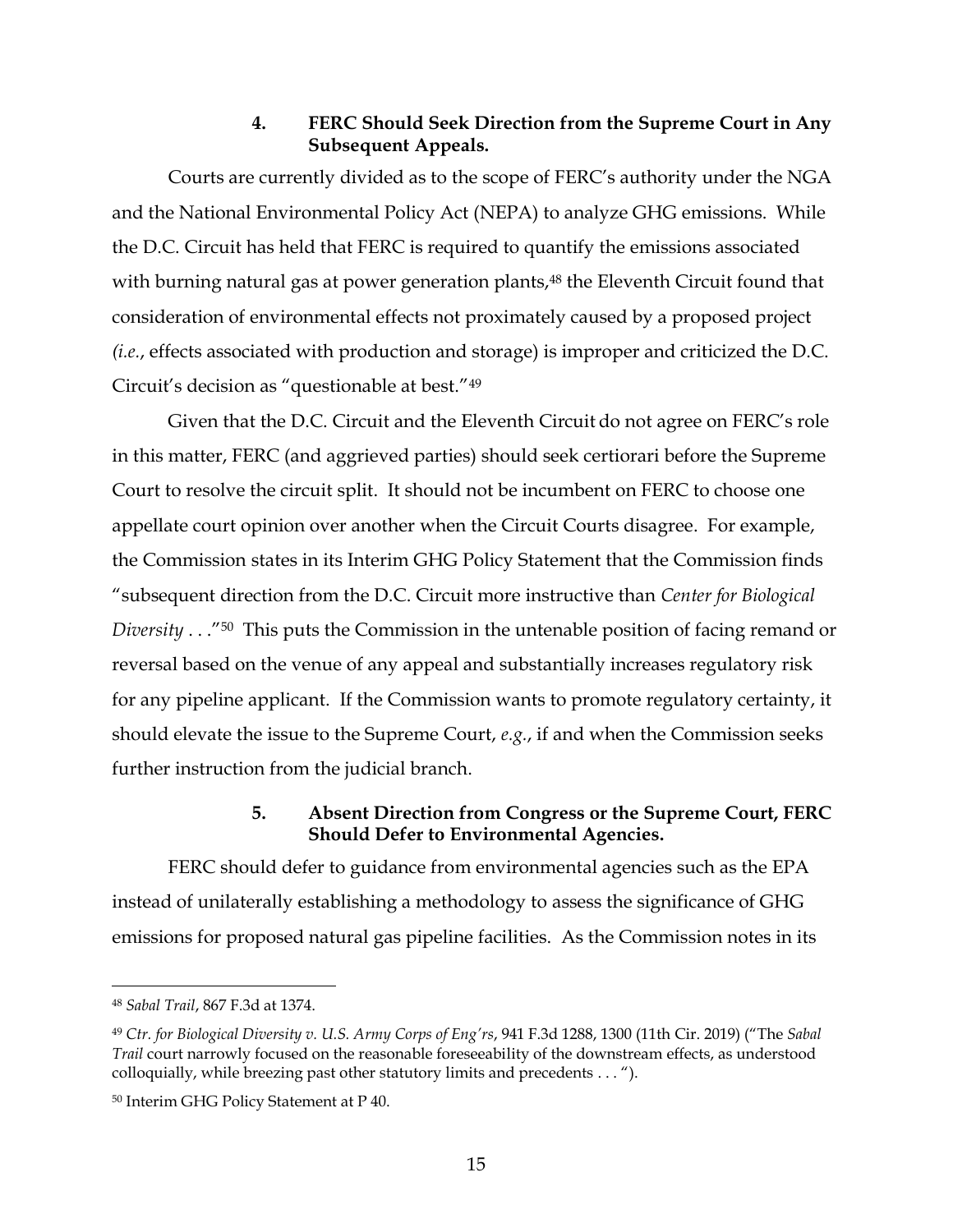Interim GHG Policy Statement, "[t]o date, no federal agency, including the Commission, has established a threshold for determining what level of project-induced GHG emissions is significant."<sup>51</sup> If FERC were to make its own significance determination in the context of pipeline certificate proceedings, it would exceed the scope of its expertise and encroach upon the purview of other agencies tasked with this type of analysis.

Congress, through the Clean Air Act, assigned to EPA and the states exclusive authority to determine what level of emissions is significant in terms of the potential to adversely affect public health or welfare.52 More specifically:

> The Clean Air Act establishes an all-encompassing regulatory program, supervised by the EPA to deal comprehensively with interstate air pollution. Congress entrusted the Administrator of the EPA with significant discretion to determine appropriate emissions measures. Congress delegated the Administrator the authority to determine whether pipelines and other stationary sources endanger public health and welfare; section 111 of the Clean Air Act directs the Administrator of the EPA "to publish (and from time to time thereafter shall revise) a list of categories of stationary sources. He shall include a category of sources in such list if in *his judgment* it causes, or contributes significantly to, air pollution which may reasonably be anticipated to endanger public health or welfare" and to establish standards of performance for the identified stationary sources. The Clean Air Act requires the Administrator to conduct complex balancing when determining a standard of performance, taking into consideration what is technologically achievable and the cost to achieve that standard. . . .

> Congress also intended that states would have a role in establishing measures to mitigate emissions from stationary sources. Section 111(f) [of the Clean Air Act] notes that "[b]efore promulgating any regulations . . . or listing any category of major stationary sources . . . the Administrator shall consult with appropriate representatives of the

<sup>51</sup> *Id.* at P 56.

<sup>&</sup>lt;sup>52</sup> Congress designated the EPA as the expert agency "best suited to serve as primary regulator of greenhouse gas emissions," not FERC. *Am. Elec. Power Co., Inc. v. Conn.*, 564 U.S. 410, 428 (2011).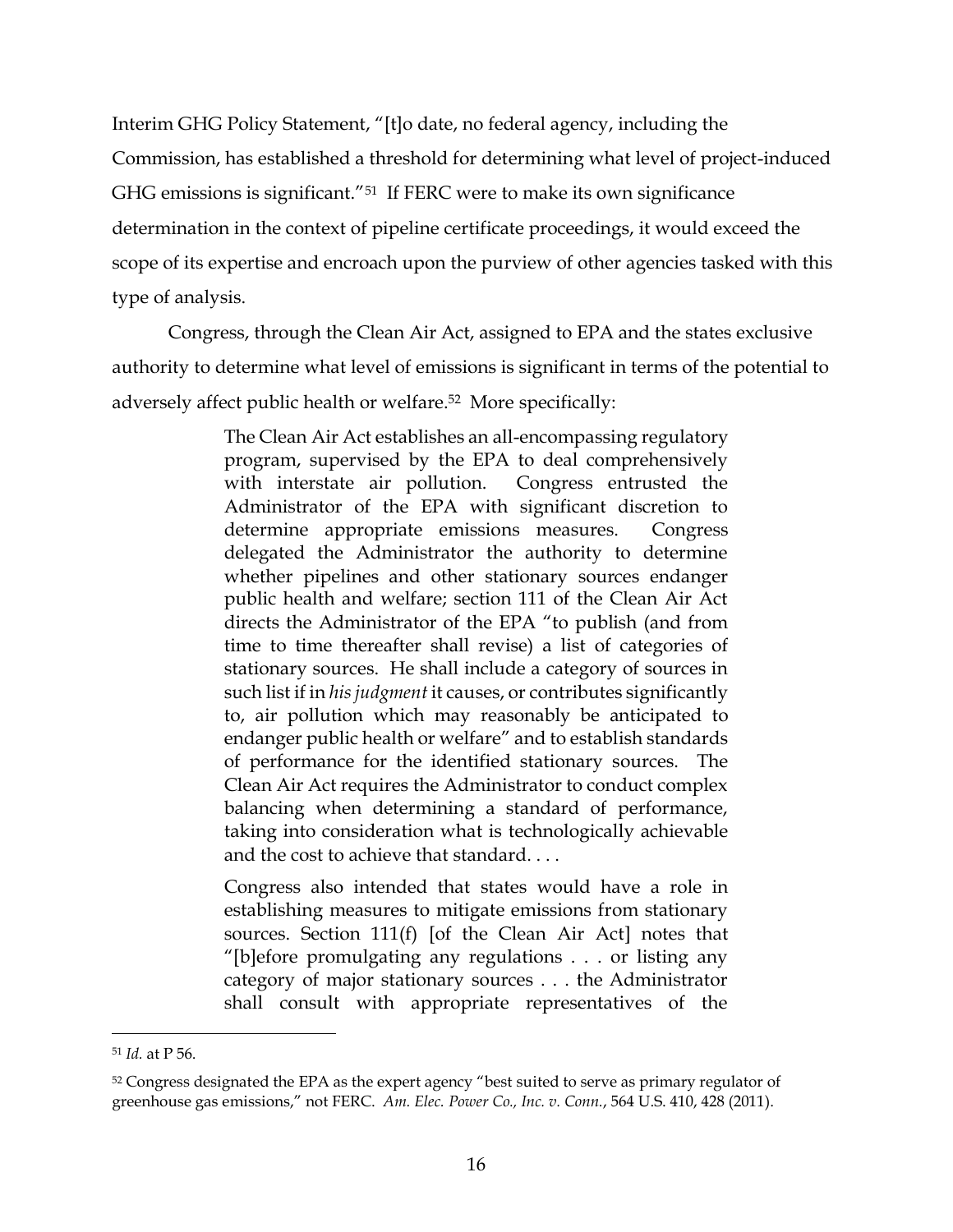Governors and of State air pollution control agencies."<sup>53</sup>

Accordingly, Congress established a specific statutory scheme to delegate to EPA, as the expert environmental agency, the primary responsibility for implementing federal programs to regulate and mitigate GHG emissions. FERC is not a GHG expert and should not second-guess the intent of Congress to place such responsibility with other, more specialized agencies.

Moreover, ongoing litigation regarding the Biden Administration's social cost of carbon formula highlights the lack of consensus regarding the significance of varying levels of GHG emissions. 54 Given the lack of consensus, FERC risks muddying the waters if it chooses to move forward with the Draft Policy Statements. In particular, if FERC does not wait for guidance from the environmental agencies, then it may implement policies that either do not align or directly conflict with the Administration's policies.

## **6. Any Significance Findings Should Focus Solely on Direct Emissions from Pipeline Facilities.**

In the absence of further guidance from Congress, the Supreme Court, or expert environmental agencies, FERC should revise the Draft Policy Statements to clarify that its assessment of the significance of GHG emissions is limited to direct emissions and does not include upstream or downstream emissions. Declining to assess the significance of indirect effects is consistent with the plain text of the NGA, which reserves such consideration for the states. <sup>55</sup> As discussed above, FERC must respect the

<sup>53</sup> *Adelphia Gateway* (McNamee, Comm'r, concurring at PP 54, 56) (internal citations omitted) (emphasis added).

<sup>54</sup> *See, e.g.*, Kirkland & Ellis Energy Blog, Fifth Circuit Panel Sides with Biden Administration in Ongoing Fight with Certain States Over the Use of "Social Cost of Carbon" in Regulatory Decision-Making (Mar. 18, 2022), available at: [https://www.kirkland.com/publications/blog-post/2022/03/social-cost-of](https://www.kirkland.com/publications/blog-post/2022/03/social-cost-of-carbon-fifth-circuit)[carbon-fifth-circuit.](https://www.kirkland.com/publications/blog-post/2022/03/social-cost-of-carbon-fifth-circuit) While the social cost of carbon formula remains pending on appeal before the Fifth Circuit, the Biden Administration will be able to utilize the formula during the pendency of the underlying litigation.

<sup>55</sup> *See Adelphia Gateway* (McNamee, Comm'r, concurring at PP 48-51) ("The text of the NGA, and the related subsequent acts by Congress, cannot be revised by NEPA or CEQ regulations to authorize the Commission to deny a certificate application based on effects from the upstream production and downstream use of natural gas.").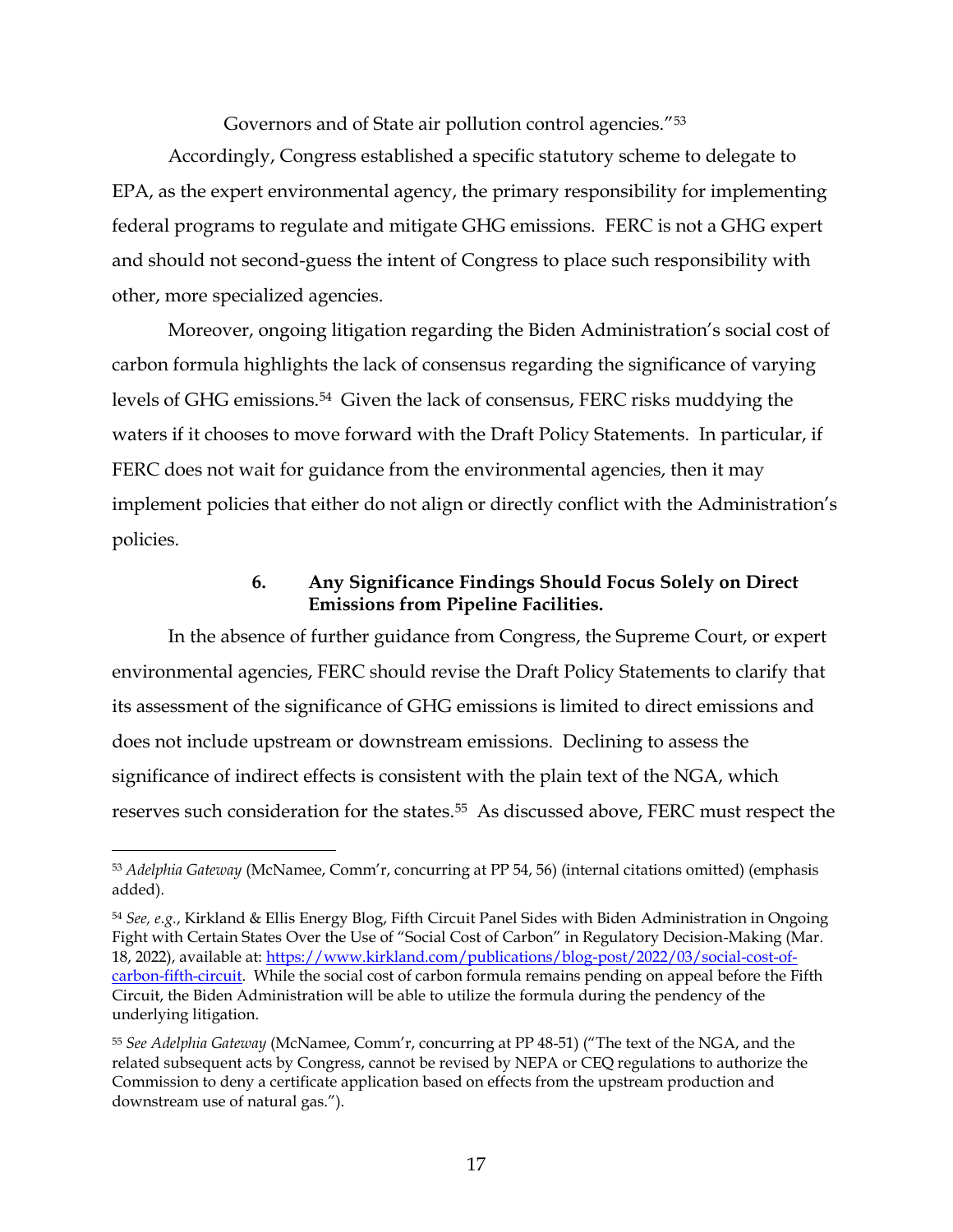jurisdictional boundaries established by Congress.

Further, amending the Draft Policy Statements to clarify that FERC's assessment of the significance of GHG emissions is limited to direct emissions is consistent with the guidance provided by Chairman Glick during an exchange with Senator Cassidy in the March 3, 2022 hearing held by the Senate Committee on Energy and Natural Resources. At that hearing, Chairman Glick said "I want to make it clear that we actually say that, for downstream emissions, we're not going to require you to do it, to mitigate."56 The Chairman then went on to say FERC will also not require mitigation of upstream emissions and will only require emissions mitigation "if it's associated with the construction of the pipeline and the operation of the pipeline."<sup>57</sup>

# **7. FERC Should Narrowly Address Recent D.C. Circuit Rulings Without Exceeding Its Statutory Authority or Expertise.**

It is incumbent on FERC to narrowly address recent D.C. Circuit orders without exceeding its statutory authority or expertise. Specifically, FERC should *quantify* (take an inventory of) the reasonably foreseeable downstream GHG emissions but explain that—without guidance from Congress, the Supreme Court, or environmental agencies—it has no sound basis for finding that those emissions will have a "significant effect on the human environment."<sup>58</sup>

This approach is consistent with a narrow reading of recent D.C. Circuit orders remanding FERC's orders for failing to quantify indirect GHG emissions associated with certificated projects. For example, in *Food & Water Watch v. FERC*, <sup>59</sup> the Court remanded FERC's analysis of a pipeline proposal because it failed to adequately

<sup>56</sup> *Full Committee Hearing to Review FERC's Recent Guidance on Natural Gas Pipelines*: Hearing Before the S. Comm. On Energy & Nat. Resources, 117th Cong. (Sen. Cassidy questioning FERC Chairman Glick at 1:45:20), available at: [https://www.energy.senate.gov/hearings/2022/3/full-committee-hearing-to](https://www.energy.senate.gov/hearings/2022/3/full-committee-hearing-to-review-ferc-s-recent-guidance-on-natural-gas-pipelines)[review-ferc-s-recent-guidance-on-natural-gas-pipelines.](https://www.energy.senate.gov/hearings/2022/3/full-committee-hearing-to-review-ferc-s-recent-guidance-on-natural-gas-pipelines)

<sup>57</sup> *Id*. at 1:47:20.

<sup>58</sup> *See* 40 C.F.R. § 1508.9(b).

<sup>59</sup> *Food & Water Watch and Berkshire Envtl. Action Team v. FERC*, D.C. Cir. Case No. 20-1132, slip op. (issued Mar. 11, 2022) (*Food & Water Watch v. FERC*).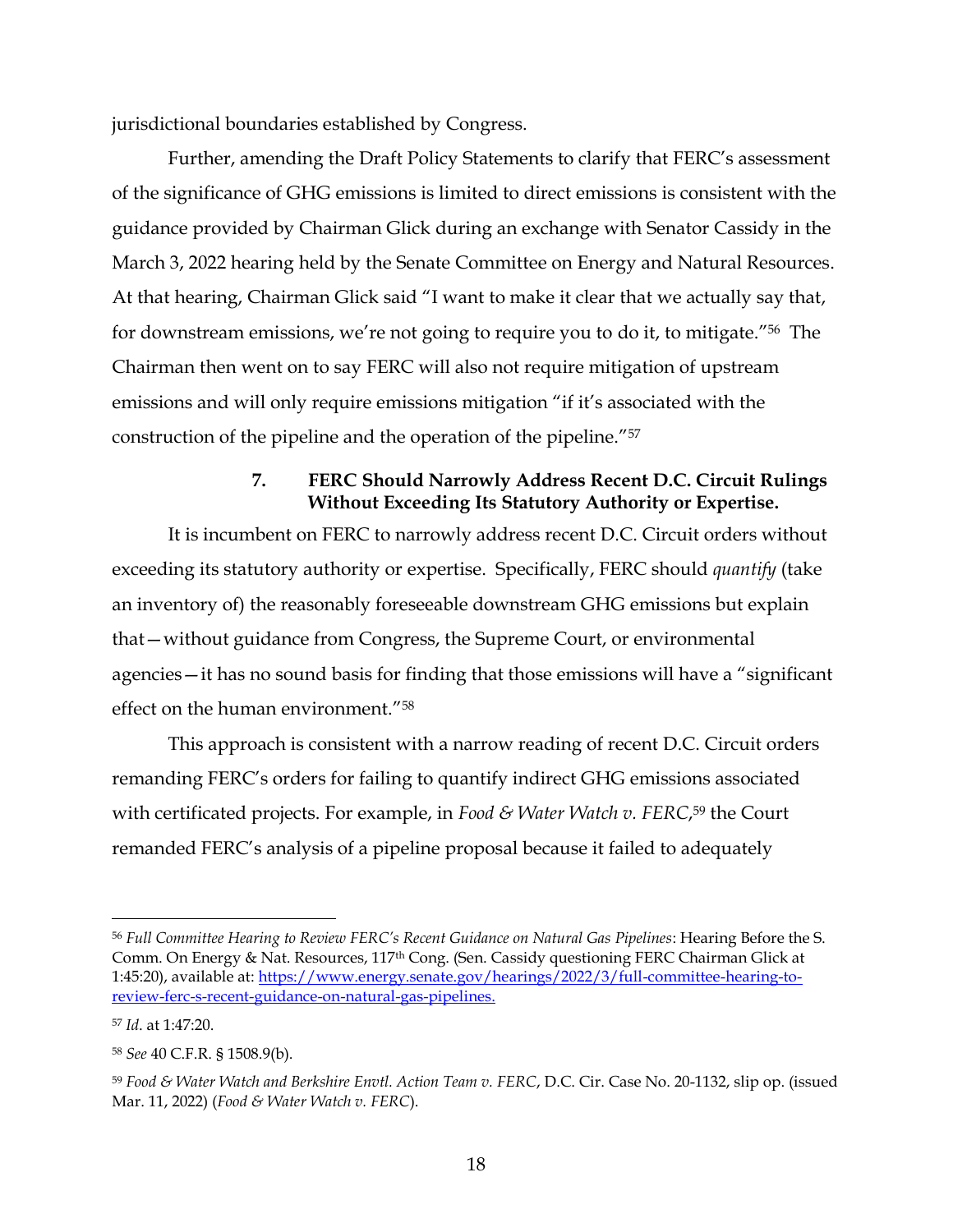quantify indirect emissions, but it did so without vacating FERC's Certificate Order and Rehearing Order.<sup>60</sup>

The Court explained that "[t]he decision to vacate depends on two factors: the likelihood that 'deficiencies' in an order can be redressed on remand, even if the agency reaches the same result, and the 'disruptive consequences' of vacatur."61 Regarding the first factor, "[w]hen an agency bypasses a fundamental procedural step, the vacatur inquiry asks not whether the ultimate action could be justified, but whether the agency could, with further explanation, justify its decision to skip that procedural step."62 In *Food & Water Watch v. FERC*, the Court found that FERC incorrectly bypassed NEPA's requirement to perform a more rigorous environmental impact statement by failing to quantify indirect GHG emissions at the first step. <sup>63</sup> However, the Court noted that "after adequately accounting for foreseeable downstream [GHG] emissions, the Commission could arrive at a finding of no significant impact."<sup>64</sup>

Based on the Court's instruction in this case, FERC could avoid remand or vacatur of its pipeline certificate orders by justifying its decision to skip the procedural step of assessing the significance of the downstream effects of proposed projects. Given the legal and jurisdictional concerns outlined above, FERC should adopt a narrow reading of the case and quantify reasonably foreseeable downstream GHG emissions in certificate proceedings but justify its decision not to assess the *significance* of those impacts by explaining that it has no sound basis to do so. In the absence of more specific guidance from the relevant authorities, ELCON believes that this is a sound approach that appropriately reflects consideration of the totality of the circumstances and avoids overstepping FERC's authority.

<sup>60</sup> *See id.*, slip op. at 23.

<sup>61</sup> *Id.*, slip op. at 24.

<sup>62</sup> *Id.*

<sup>63</sup> *Id.* at 17-18.

<sup>64</sup> *Id.* at 24.